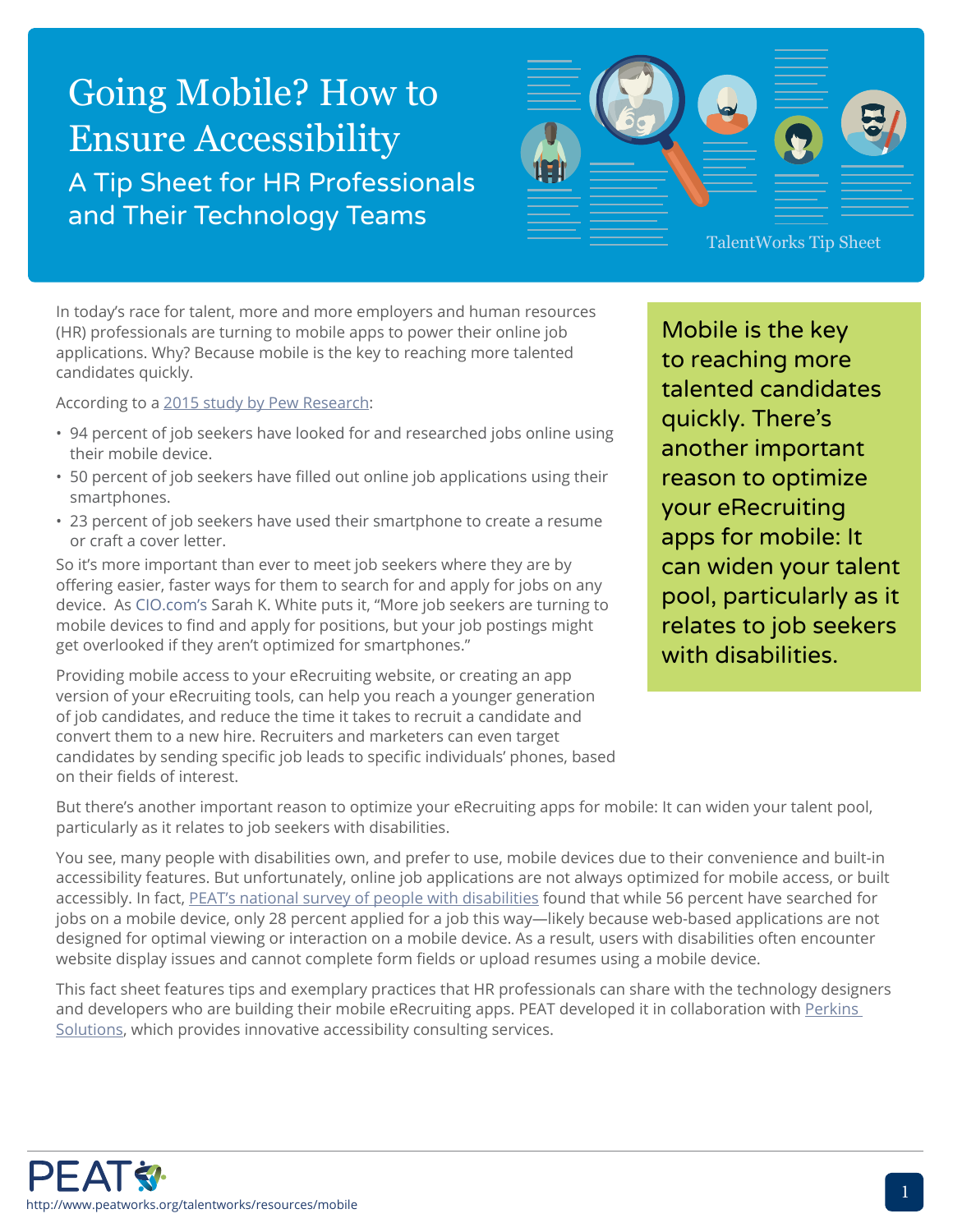# Mobile Accessibility Considerations

When it comes to the web, people with disabilities tend to face the same accessibility issues whether they're using a desktop computer or a mobile device. So there is significant overlap between design solutions for both.

# Reminders for HR Professionals

When developing or enhancing mobile applications to power your recruiting efforts, be sure to keep the following best practices in mind, and work with your [IT](http://www.peatworks.org/glossary#Information_and_communication_technologies) development team to incorporate them:

- Present information in multiple ways rather than by color, shape, size, or position alone.
- Present a list of materials needed to complete the job application process at the beginning of your site or app so that users can prepare.
- Number the steps for completing the application/tasks.
- Ensure that users can save their work and return to where they left off.
- Allow users to skip steps and preview the entire application at will.
- Provide a simple navigation system that allows users to seamlessly move from viewing a job announcement to applying for it (i.e., a direct link).
- Avoid generic link text (e.g., "click here") which can confuse those using a screen reader to access your app.
- Present a confirmation screen at the end of the application process that communicates what job was applied for, what files were uploaded, and when to expect a response from the employer.
- Provide a link that allows users to return to the main screen to search for/apply for more jobs.
- Offer a mechanism by which job postings can be saved so that the user can apply for them later and not have to relocate them. (Many people use their mobile phone to locate jobs of interest and then use their desktops to complete the application process, so allowing for a fluid connection between both steps is helpful.)
- Allow users to download the job description so that they can view it on another device if needed.
- Consider a built-in remote help desk feature for troubleshooting problems.

# Reminders for Technology Developers

Here's where it gets more technical. In addition to the points above, there are numerous best practices that web designers and technology developers should follow when creating and programming mobile eRecruiting tools.

### Responsive Web Design

According to Jonathan Avila of SSB Bart Group, one key way to ensure that an application is optimized for mobile is to practice responsive web design (RWD), "an approach aimed at delivering flexible web page layouts to provide optimal viewing across a wide range of devices. RWD allows for easy reading and navigation on a variety of different-sized devices—from oversized desktop monitors to mobile phone screens—with a minimal amount of resizing and scrolling."

Avila points out four key components at the heart of responsive web design, all of which can have an impact on accessibility:

- **• Media queries and media query listeners** help a device decide how to view the website depending on screen size. Adapting your site to the device size will help users who require magnification and reduce the amount of zooming required. Additionally, customizing the amount of content on the site based on the device width will ensure a more focused view of the content for users with cognitive disabilities.
- **• Fluid design and flexible grid-based layouts** promote the reflow of content when it is resized and helps to ensure a correct reading order. These practices tend to render content in the order it appears within the document object model (DOM), which is the same order that screen readers render content to users with visual impairments. So fluid design is a key accessibility practice.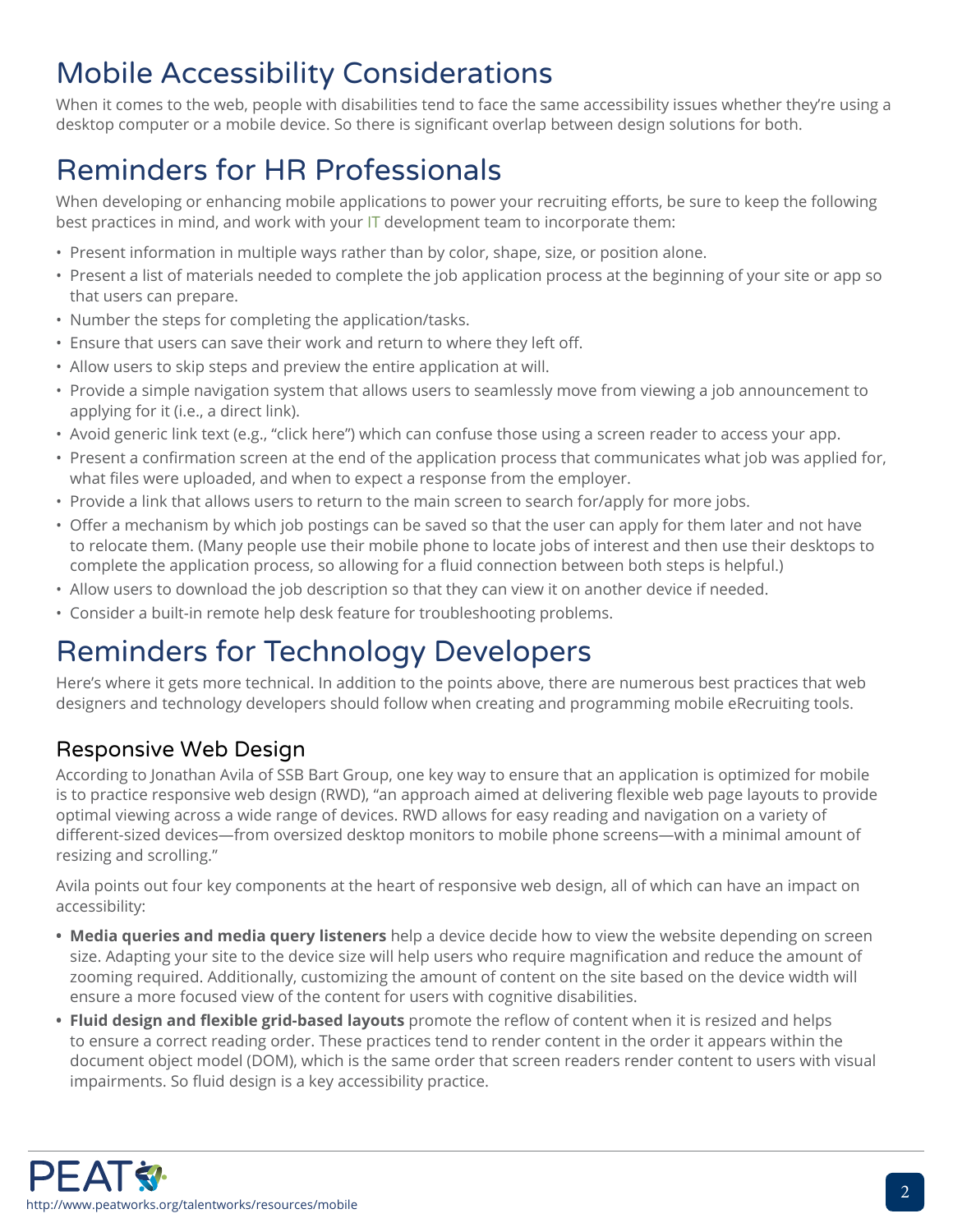- **• Flexible images and media**, through dynamic resizing or CSS (a style language that defines the layout of HTML documents), allow images to resize to the area that is available to them. This allows images to take up more room if it's available and to not overlap other content if less room is available.
- **• Establishing the viewport** is important, but unfortunately, many RWD sites restrict whether the viewport can be changed by the user and may limit the scale level. The Web Content Accessibility Guidelines ([WCAG](http://www.peatworks.org/glossary#WCAG)) <sup>1</sup> require that sites be scalable without assistive technology up to 200%. This means that in the case of the mobile browser, the browser's pinch zoom feature must allow for zooming up to 200% without using the assistive technology zoom on the mobile device.

For more on these and other accessible RWD practices, read Avila's article, "What Does Responsive Web Design [Have to do with Accessibility?"](http://www.ssbbartgroup.com/blog/what-does-responsive-web-design-have-to-do-with-accessibility/)

Other responsive design leading practices include the following:

### App Structure and Labeling

To ensure your website and/or app content can be read correctly, your design and development team should consider the following:

- Code the app/site content so that it will read correctly with the built in accessibility VoiceOver feature on the iPhone and Talkback on the Android.
- Ensure that all of the app's content collapses to one column, and that the collapsed content does not have overlapping text or background images.
- Use a clear, linear heading-level structure (i.e., the title should be an H1 font).
- Label all form fields.
- Tag all images with alt-text (unless decorative).

### Visual Design

To ensure that your visual design supports the accessibility of your mobile tools, your design and development team should consider the following:

- Ensure all font-background combinations have at least a 4.5:1 color luminosity difference/ratio.
- Avoid similar color families, such as red text on a pink background; but, if present, aim for at least a 7:1 luminosity difference.
- Incorporate radio buttons and checkboxes in favor of more complex things, such as pop-up windows with grayedout text behind them.
- Make sure any error messages generated are clear to the user.

### Workflow & Functionality

- Present job-announcement content in a consistent manner (and leverage consistent headings).
- Use gesture functions (i.e., non-keyboard/mouse input commands) that mirror other similar or common programs and provide a help menu that explains any customized gesturing.
- Ensure that when the user selects items (such as a checkbox or a radio button), the items do not initiate a change in the content. Instead, provide a confirm/okay button that will institute the change.
- Install a search function complete with common search terms and FAQs.
- Limit the length of search results to prevent infinite scrolling; consider structuring the content to be only a few "swipes" long and then have a link to another page if the content is continued.
- Use "breadcrumbs" (graphic elements that allow users to keep track of their locations within programs, documents or websites) to make it clear where a user is in the larger scheme of things.
- Offer different ways in which job search results can be rendered (by location, by title, by salary) so that users can get to the most relevant choice as quickly as possible.
- Alert users if certain features/links are opening in a new browser window or application screen.